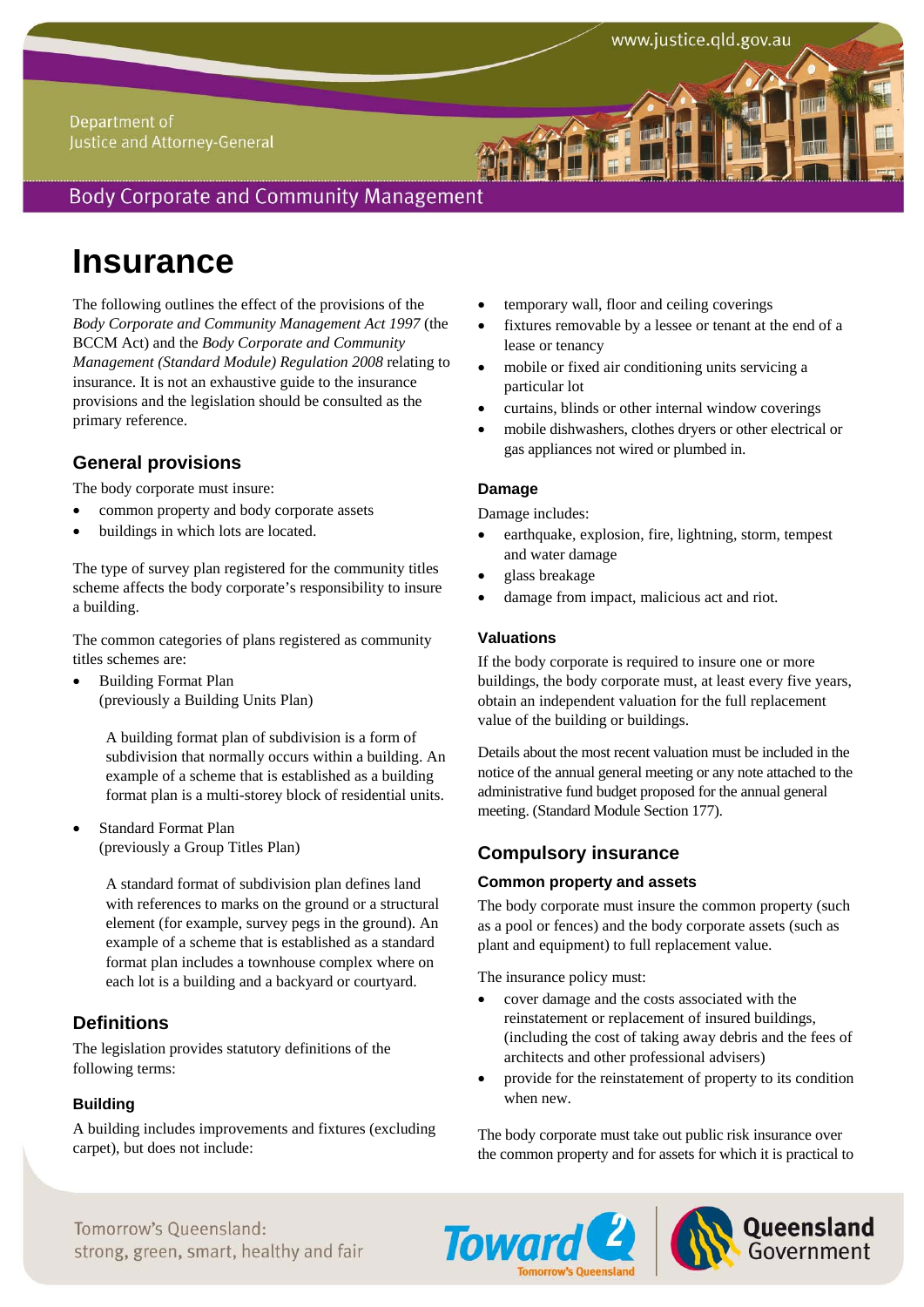have public risk insurance. The body corporate is not required to take out public risk insurance over any other property, such as a lot owned by a person other than the body corporate.

The public risk insurance must provide for the following type and level of coverage:

- for amounts the body corporate becomes liable to pay for compensation for death, illness and bodily injury and damage to property
- to the value of at least \$10 million for a single event, and at least \$10 million in a single period of insurance.

The body corporate may elect to take out more insurance than is required by the regulation module applying to the scheme. For example, it may obtain directors and office bearers liability cover for committee members.

#### **Buildings**

The body corporate must take out the following building insurance:

- building format plan insurance for the full replacement value of each building which contains a lot
- standard format plan where a building on one lot has a common wall with a building on an adjoining lot insurance for each building to its full replacement value.

A policy for building insurance must:

- cover damage and the costs associated with the reinstatement or replacement of insured buildings, (including the cost of taking away debris and the fees of architects and other professional advisers)
- provide for the reinstatement of property to its condition when new.

The terms 'building' and 'damage' are defined in the regulation module applicable to your community titles scheme and are referred to above under the heading 'Definitions'.

#### **Optional building insurance**

The body corporate for a scheme registered as a standard format plan may set up a voluntary insurance scheme. A voluntary insurance scheme covers a building on a lot that does not have a common wall with a building on another lot (a 'stand alone building'). The owner of a lot with a stand alone building is not obliged to take part in a voluntary insurance scheme.

An owner who chooses to take part in a voluntary insurance scheme must:

- notify the body corporate of the replacement value of the buildings to be insured
- comply with the body corporate decision to establish the voluntary insurance scheme
- comply with the policy of insurance.

## **Premiums**

#### **General premiums**

The basis for calculating contributions for insurance premiums payable by a lot owner is outlined below.

Insurance for common property and body corporate assets: the interest schedule lot entitlement of the lot.

Insurance of a building that includes a lot under a building format plan: the interest schedule lot entitlement of the lot.

Building insurance under a standard format plan where a building on one lot has a common wall with a building on an adjoining lot: the cost of reinstating the building on the lot.

Insurance of a building that includes a lot under a standard format plan where the building does not have a common wall with a building on another lot: The proportion of the premium that fairly reflects:

- the value of the stand alone buildings on the owner's lot in proportion to the total replacement value of the buildings insured under the voluntary insurance scheme
- the proportion of the total risks covered by the policy attributable to activities carried on, or proposed to be carried on, on the owner's lot.

#### **Additional premiums**

The body corporate may adjust the amount payable by a lot owner where the premium is affected by:

Improvements made to the lot.

A lot owner must give the body corporate details of the nature and value of the improvements where:

- the fixtures and fittings that form part of the lot are of a higher standard than the fixtures and fittings of lots generally
- the premium for reinstatement insurance taken out by the body corporate is likely to increase as a result of the improvements made to the lot.

Improvements made to common property.

The amount payable by a lot owner for insurance may be adjusted where:

- the lot owner is authorised by the body corporate to make improvements to the common property for the benefit of the owner's lot
- because of the improvements, the premium for insurance which must be taken out by the body corporate is likely to increase.

#### Use of the lot

If a lot is used for a purpose which is likely to increase the premium for reinstatement insurance, a lot owner must disclose the use to the body corporate. For instance, a lot owner in a commercial complex may use flammable chemicals in carrying on a business. The increased risk of